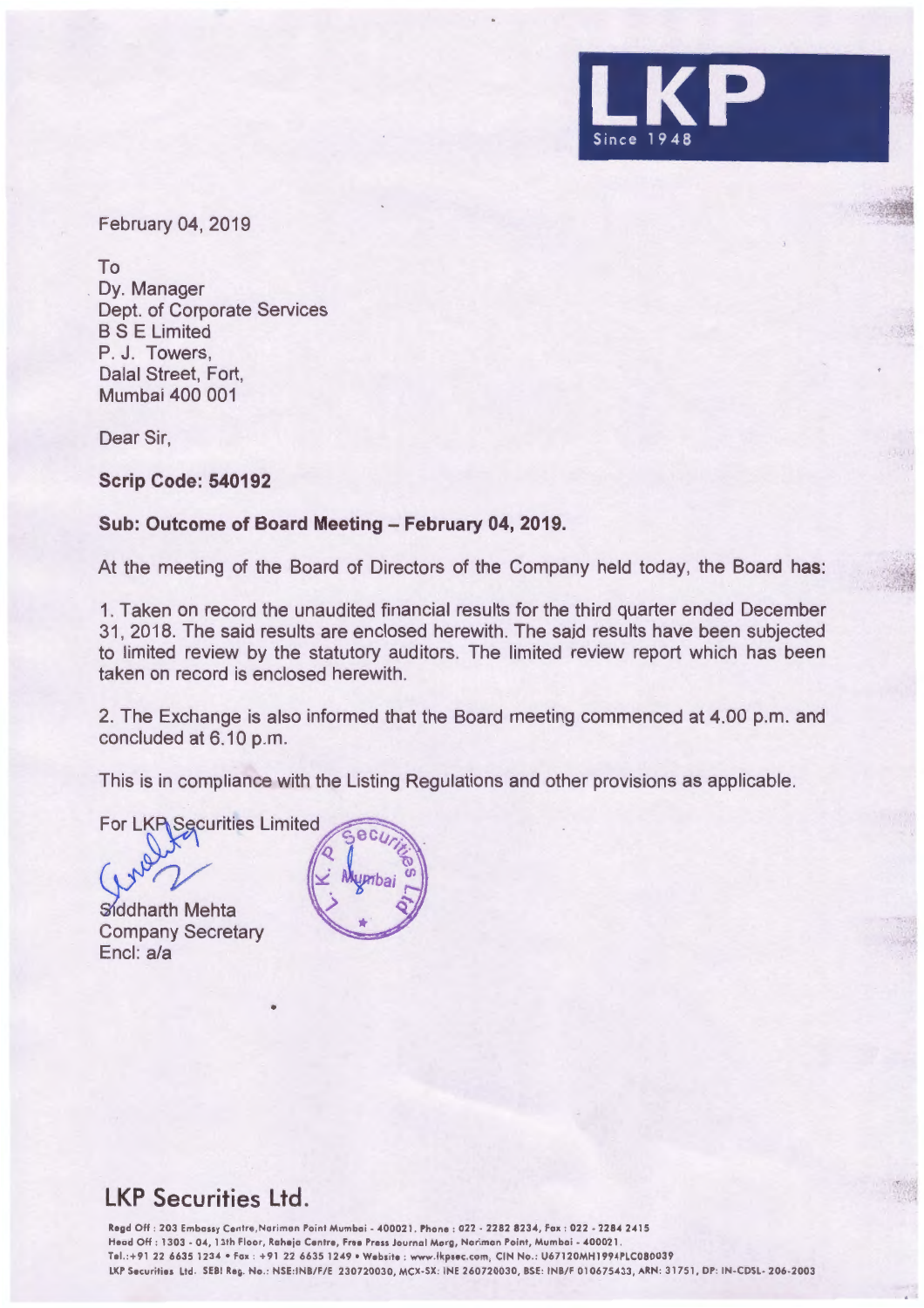|                                                                                                            | <b>LKP Securities Limited</b><br>CIN: U67120MH1994PLC080039                    |                                  |                                          |                                  |                                  |                                  |                                    |  |
|------------------------------------------------------------------------------------------------------------|--------------------------------------------------------------------------------|----------------------------------|------------------------------------------|----------------------------------|----------------------------------|----------------------------------|------------------------------------|--|
|                                                                                                            | Regd Office :- 203, Embassy Centre, Nariman point, Mumbai 400021               |                                  |                                          |                                  |                                  |                                  |                                    |  |
| Statement of Standalone unaudited Financial Results for the quarter and nine months ended 31 December 2018 |                                                                                |                                  |                                          |                                  |                                  |                                  |                                    |  |
|                                                                                                            | (Rs.in Lakhs except per share data)                                            |                                  |                                          |                                  |                                  |                                  |                                    |  |
|                                                                                                            |                                                                                |                                  | Quarter ended                            |                                  |                                  | Nine months ended                |                                    |  |
|                                                                                                            | <b>Particulars</b>                                                             | 31 December<br>2018<br>unaudited | <b>30 September</b><br>2018<br>unaudited | 31 December<br>2017<br>unaudited | 31 December<br>2018<br>unaudited | 31 December<br>2017<br>unaudited | 31 March<br>2018<br><b>Audited</b> |  |
| 1                                                                                                          | Revenue                                                                        |                                  |                                          |                                  |                                  |                                  |                                    |  |
|                                                                                                            | a. Revenue from operations                                                     | 1.711.99                         | 1,950.49                                 | 2,016.20                         | 5,582.84                         | 5,930.36                         | 8,198.71                           |  |
|                                                                                                            | b. Other Income                                                                | 98.56                            | 74.46                                    | 78.33                            | 262.24                           | 209.76                           | 454.28                             |  |
|                                                                                                            | <b>Total Revenue</b>                                                           | 1,810.55                         | 2,024.95                                 | 2,094.54                         | 5,845.08                         | 6,140.12                         | 8,652.99                           |  |
|                                                                                                            | 2 Expenses                                                                     |                                  |                                          |                                  |                                  |                                  |                                    |  |
|                                                                                                            | c. Employee benefits expense                                                   | 1.068.53                         | 1,003.57                                 | 781.16                           | 3,015.08                         | 2,242.30                         | 2,994.44                           |  |
|                                                                                                            | d. Finance Cost                                                                | 174.34                           | 184.17                                   | 183.67                           | 545.41                           | 453.62                           | 671.68                             |  |
|                                                                                                            | e. Depreciation and amortisation expenses                                      | 23.36                            | 19.27                                    | 27.29                            | 63.33                            | 86.58                            | 95.74                              |  |
|                                                                                                            | f. Other expenses                                                              | 910.49                           | 859.69                                   | 926.10                           | 2,710.01                         | 2,760.13                         | 3,573.00                           |  |
|                                                                                                            | <b>Total expenses</b>                                                          | 2,176.72                         | 2,066.70                                 | 1,918.20                         | 6,333.83                         | 5,542.63                         | 7,334.86                           |  |
|                                                                                                            | Profit/ (Loss) before tax (1 - 2)                                              | (366.17)                         | (41.75)                                  | 176.33                           | (488.75)                         | 597.49                           | 1,318.13                           |  |
|                                                                                                            | 4 Tax expenses                                                                 |                                  |                                          |                                  |                                  |                                  |                                    |  |
|                                                                                                            | <b>Current tax</b>                                                             |                                  |                                          | 22.07                            |                                  | 121.83                           | 272.74                             |  |
|                                                                                                            | Deferred tax (including MAT credit entitlement)                                | 4.47                             | 4.57                                     | 14.03                            | 3.61                             | (95.11)                          | 248.47                             |  |
|                                                                                                            | <b>Total Tax Expenses</b>                                                      | 4.47                             | 4.57                                     | 36.09                            | 3.61                             | 26.71                            | <b>S21.22</b>                      |  |
|                                                                                                            | Net Profit/(Loss) from ordinary activities after tax for the period (3-4)      | (370.64)                         | (46.32)                                  | 140.24                           | (492.36)                         | 570.77                           | 796.92                             |  |
|                                                                                                            | 6 Other Comprehensive Income                                                   |                                  |                                          |                                  |                                  |                                  |                                    |  |
|                                                                                                            | (i) Items that will not be reclassified to profit or loss (Net of Tax)         |                                  |                                          |                                  |                                  |                                  |                                    |  |
|                                                                                                            | a) Re-measurement of defined benefit obligation                                | (7.56)                           | (7.56)                                   | 12.00                            | (22.69)                          | 15.74                            | (27.41)                            |  |
|                                                                                                            | b) Fair value changes of equity instruments through other comprehensive income | 0.10                             | (1.96)                                   | (92.52)                          | (0.39)                           | (47.52)                          | 5.10                               |  |
|                                                                                                            | Other Comprehensive Income/(net of tax) (ia+ib)                                | (7.46)                           | (9.52)                                   | (80.52)                          | (23.08)                          | (31.78)                          | (22.31)                            |  |
| $\overline{7}$                                                                                             | Total Comprehensive Income for the period (5+6)                                | (378.10)                         | (55.84)                                  | 59.72                            | (515.44)                         | 538.99                           | 774.60                             |  |
| 8                                                                                                          | Paid up Equity 5hare Capital (face value Rs. 2 per share)                      | 1,464.43                         | 1,464.43                                 | 1,464.43                         | 1,464.43                         | 1,464.43                         | 1,464.43                           |  |
|                                                                                                            | 9 Reserves excluding Revaluation Reserve                                       |                                  |                                          |                                  |                                  |                                  | 2,155.69                           |  |
|                                                                                                            | Earnings per Share - Basic (Rs.)                                               | (0.51)                           | (0.06)                                   | 0.19                             | (0.67)                           | 0.78                             | 1.09                               |  |
|                                                                                                            | Earnings per Share - Diluted (Rs.)                                             | (0.51)                           | (0.06)                                   | 0.19                             | (0.67)                           | 0.77                             | 1.07                               |  |

Notes:

1 The above results were reviewed by the Audit Committee and approved by the Board of Directors at its meeting held\_o n 4 February 2019.

2 The financial results of the Company have been prepared in accordance with Indian Accounting Standards (Ind AS) notified under Section 133 of the Companies Act, 2013 read with the Companies (Indian Accounting Standards) Rules, 2015 as amended by the Companies (Indian Accounting Standards) (Amendment) Rules, 2016 and in terms of Regulation 33 of the SEBI (Listing Obligations and Disclosures Requirement) Regulations, 2015 and SEBI circular dated S July 2016.

The Company has opted not to publish quarterly consolidated financial results w.e.f. quarter ending 30 June 2018. Hence consolidated figures are not presented.

4 Effective April 1, 2018, the Company adopted Ind AS 115 "Revenue from contracts with customers". The effect on adoption of Ind AS on the Standalone financial results is insignificant. 5 The company is engaged in stock broking activities and other financial services, therefore segment reporting is not given as per Ind AS - 108 Operating Segment.

6 Previous period figures have been regrouped, rearranged and reclassified wherever considered necessary.

Mumbai, 4 February 2019

For any on behalf of the Board of Directors.<br>*Viatik /os/e*<br>Pratik M Doshi

Managing Director DIN 00131122